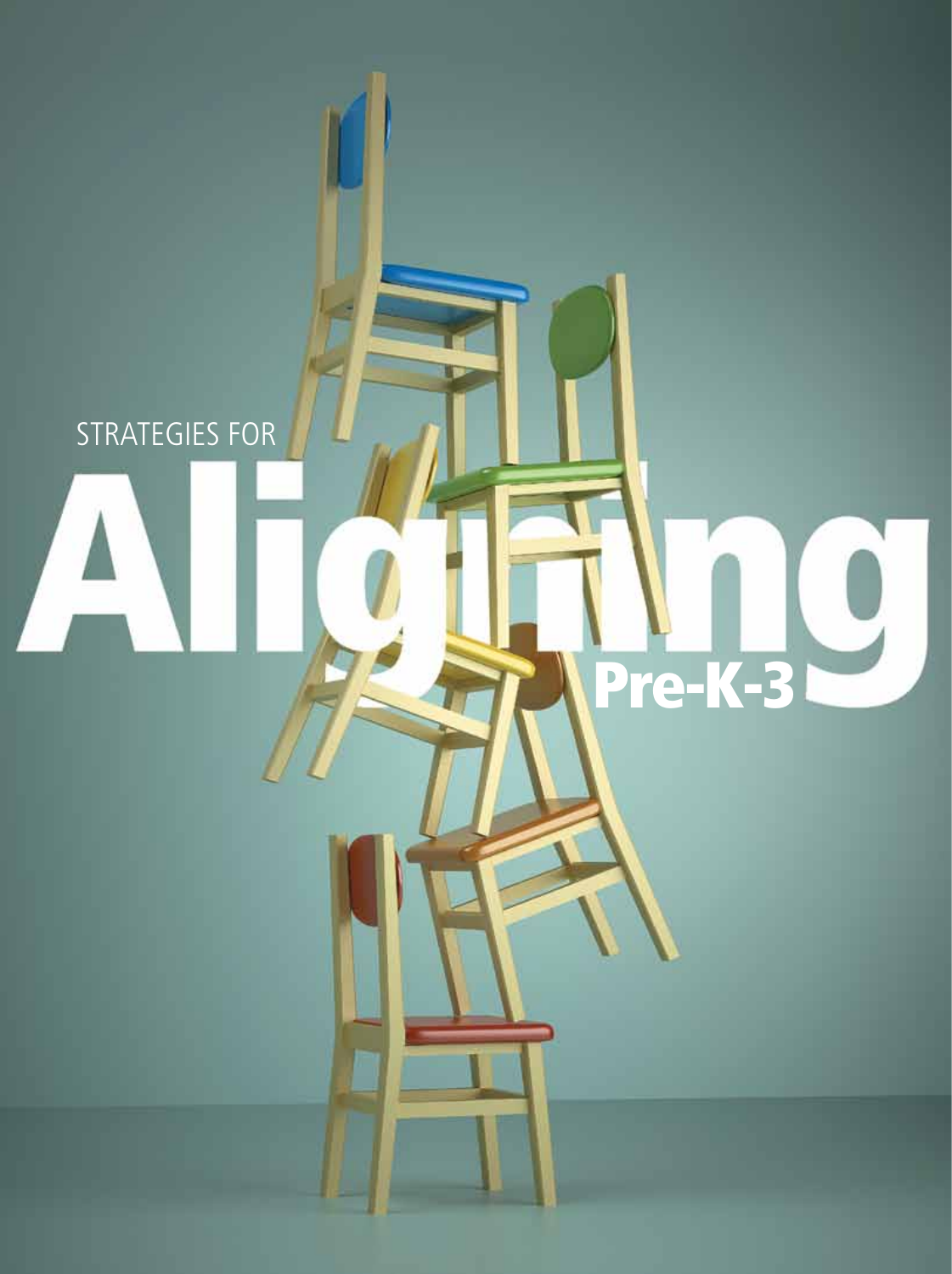

**series focused on aligning early learning communities.**

## Education researchers, policymakers, and thought leaders provide insight into the principal's role in aligning early childhood education. **By Susan McLester**

e've all experienced those "Aha!" moments when a truth suddenly comes to us. For Rhian Evans Allvin, executive director of the National Association for the Education of Young Children (NAEYC), one of those moments came at a conference some years ago. A principal there spoke of how he sent out letters to parents of newborns in his district, welcoming them into the learning community and offering a list of available early childhood resources and opportunities. "It was a reminder of the power [that] a principal has to impact the long-term trajectory of a child's life," says Allvin.

NAESP's recently released *Leading Pre-K-3 Learning Communities: Competencies for Effective Principal Practice*  reinforces the importance of this kind of principal participation in family engagement as well as in professional training, evaluation, and other key elements in early childhood education. This article taps into the expertise of key policymakers, researchers, and thought leaders who convened at the October 2014 launch event of this new body of work for a discussion of the policy, practice, and implications of aligning pre-K-3 education.

### **What Quality Preschool Looks Like**

In order to realize the vision of quality preschool for all, school leaders, parents, caregivers, policymakers, and others must share an understanding of its essential elements.

NAESP Executive Director Gail Connelly summarizes those elements as follows:

- $\blacksquare$  High-quality preschool that is connected to full-day kindergarten;
- State early childhood and pre-K standards that are aligned and drive state and local education decisions;
- $\blacksquare$  Developmentally appropriate curriculum through grade 3 that is mindful of child development and the social and emotional learning that fosters young children's growth; and
- $\blacksquare$  Assessment practices that are developmentally appropriate and useful to teachers for instruction.

Recent statistics provide a snapshot of the challenges we face to achieve this vision. Currently, fewer than 50

percent of four-year-olds are in publically supported pre-K programs; somewhere around 4 percent are in publically funded preschool. Only six out of 10 American students have access to full-day kindergarten.

### **The Challenge of Aligning Separate Worlds**

Successfully navigating the pre-K-3 continuum requires a principal to essentially straddle the separate universes of birth to age 5 and K-12, each with their separate histories of infrastructure, preparation, policy, and funding streams. With no one-size-fits-all approach to the pre-K-3 world, the common goal of providing high-quality education to every child and improving outcomes in the earliest years is where the crossover lies. But alignment remains a tough challenge.

"We have a birth through [age] 3 system; we have an infant/toddler system; and we have a three- and four-year-old system that is sometimes tied to the infant/toddler piece, sometimes not," says Libby Doggett, deputy assistant secretary for policy and early learning at the U.S. Department of Education. "We also have pre-K that's tied to schools so this is really the bridge. But we've got to make this bridge work and that's going to require alignment across systems that haven't worked together before," says Doggett.

As an example, Doggett points to the different standards, curriculum, and assessments for the range of early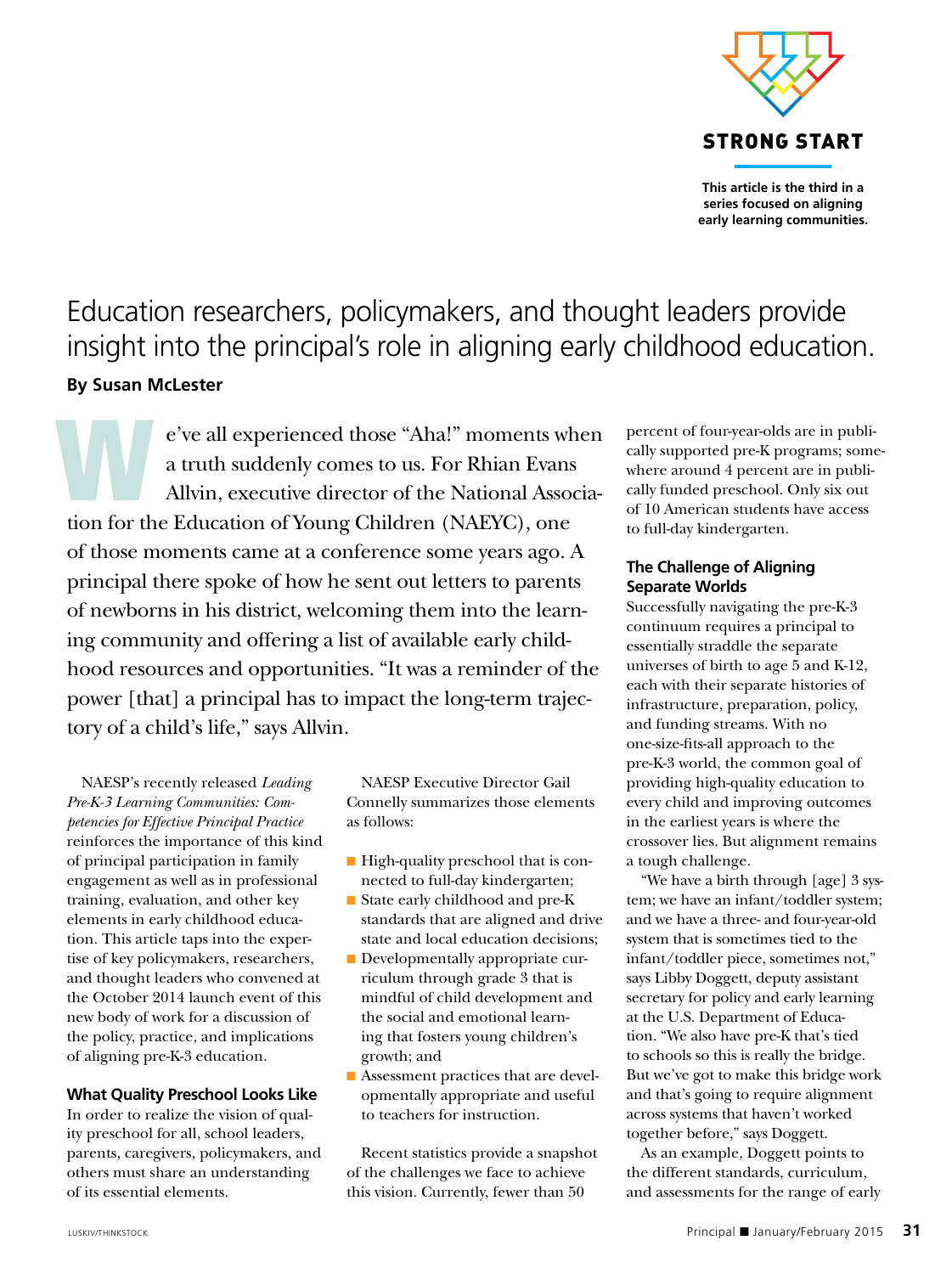learning programs including Head Start, public pre-K and childcare, private nursery schools, and other organizations that serve young children.

One of the single greatest challenges, she says, is the legacy of traditionally underfunded childcare that leaves the early childhood education system poorly funded. The good news, she points out, is Obama's investment of \$1 billion in Race to the Top Early Learning Challenge funds, which have gone out to twenty states and are helping to align pre-K-3 learning.

### **State and Local Agencies Taking Initiative**

Other proposals for federal funding have been met with gridlock in Congress, though it is encouraging that Obama is committed to advancing a bold agenda of early childhood education. The president's fiscal year 2015 budget allocates \$1.3 billion in mandatory funds, as part of a 10-year, \$75 billion commitment to a voluntary Preschool for All federal-state partnership, and \$500 million—double last year's funding—for matching-funds Preschool Development Grants to states.

Meanwhile, Doggett says, many state and local educators and policy leaders say they simply can't wait for this

### Online **Principal**

Access the following Web resources by visiting *Principal* magazine online: www.naesp. org/JanFeb15

Download the executive summary as well as the full version of *Leading Pre-K-3 Learning Communities*.

For additional policy perspectives, read "The Path to Lifelong Success Begins With P-3," by Kristie Kauerz and "Spreading the Word on Early Childhood Education," by Helen Blank and Karen Schulman, from the *Principal* magazine archives.

The U.S. Department of Education's Early Learning Web page outlines the department's early learning plan, and features fact sheets and other resources.

federal funding to come along and are playing "catch up" now. For example, Michigan, New York, Alabama, and California, have raised funds or instituted their own state-supported preschool programs. Even individual cities, such as San Antonio and Seattle, have found funding sources, such as grants through the National League of Cities. The grants promote efforts to create a seamless pipeline for children ages 0-8 through uniting and training early childhood care providers, creating very early childhood centers, and more.

### **Earlier Is Better and Dosage Matters**

Approaching early childhood education from the research angle is Kristie Kauerz, who is a research assistant professor at the University of Washington, College of Education, and expert in policy, research, and practice, as well as birth-to-age-5 system building and K-12 reform. Kauerz believes we need to pay closer attention to brain research, which tells us to get the earliest possible start in educating young children.

In line with findings such as "Never Too Late. But Earlier is Better," from Harvard University's Center on the Developing Child, Kauerz says its crucial to seize our window of opportunity for influencing children's learning trajectories from birth to age 8. "And it's not only that we have the greatest opportunity to influence children, but we can do so at the least cost. So this is the 'prevention versus intervention' argument," she says.

Research also confirms that achievement gaps can appear as early as 9 months of age, according to Kauerz, with longitudinal studies showing these gaps increase as children age.

Based on that research, Kauerz asks, "Why do we wait to start addressing them at third grade?"

Kauerz also identifies dosage as the "magic sauce" for success in pre-K-3, saying that one year of high-quality pre-K is not enough. It needs to be followed by a second dose of highquality, full-day kindergarten, and high-quality doses of first grade, second grade, and third grade. "We need to move out of this 'silver bullet' approach thinking that just one investment in one year is going to make the difference," says Kauerz.

#### **Preschool Quality Matters**

Kauerz believes the right kinds of classroom experiences make a huge difference to successful preschool programs; she says "they must go beyond just access to preschool or a full-day kindergarten." She adds, "We need to look at what goes on inside the classroom because social and emotional skills are as important as cognitive skills, [and] we need to have really comprehensive approaches to child assessment that looks at the whole child, not just their pre-literacy or pre-math skills."

Kauerz and Doggett both agree this area needs work. Preschool teachers have not traditionally had the benefit of training in practices such as mentoring and coaching. Doggett says she's too often seen young children sitting quietly filling out worksheets, and teachers teaching to the test—methods directly opposite of new, research supporting tactics using art, music, and other creative means of learning.

Kauerz also cautions policymakers to take a more mindful approach to traditional policies, such as third-

The president's fiscal year 2015 budget allocates \$1.3 billion in mandatory funds, as part of a 10-year, \$75 billion commitment to a voluntary Preschool for All federal-state partnership